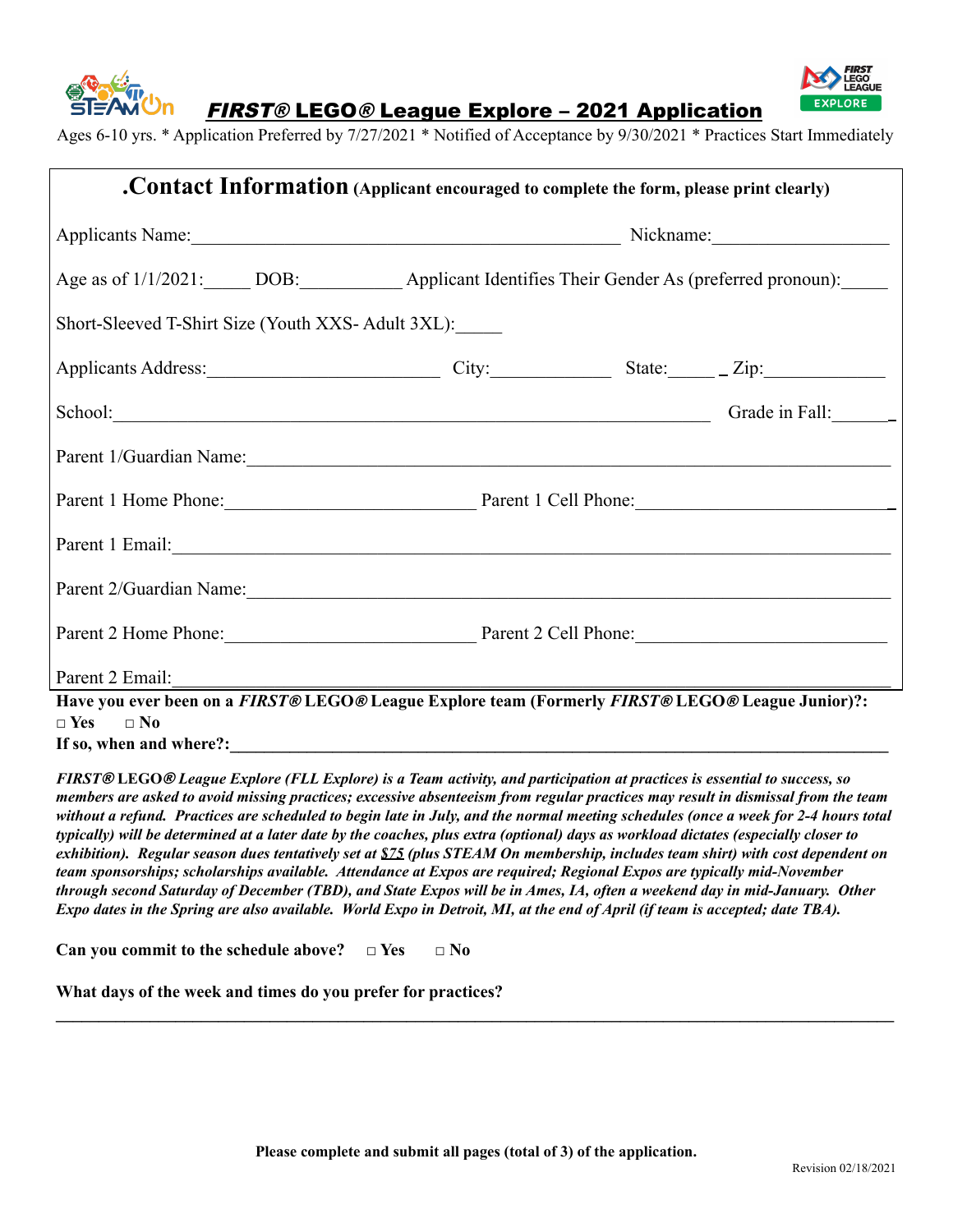

FIRST® LEGO® League Explore – 2021 Application



Ages 6-10 yrs. \* Application Preferred by 7/27/2021 \* Notified of Acceptance by 9/30/2021 \* Practices Start Immediately

Using additional paper, if needed, so that it is clearly written by the applicant, please answer the following questions: O1. Please write a few sentences stating why you want to be a part of this team and how you would contribute to it.

Q2. Please list/tell us about your interests, hobbies, and talents. Have you ever been part of a school project or **participated in science fairs or team projects? What topics did you explore?**

Q3. Briefly describe the good things you bring to a team from your past experiences as a part of a team in school or **in another youth organization or sport:**

## **Q4. Is there anything else you would like to share with us? If so, please explain:**

| Are you willing to dedicate 2-4 hours per week during the season to work with your team in learning and programming the<br>LEGO@WeDo 2.0/LEGO@Spike Essential Robot to complete the tasks required in the Challenge?              | $\neg$ Yes $\neg$ No |  |  |  |
|-----------------------------------------------------------------------------------------------------------------------------------------------------------------------------------------------------------------------------------|----------------------|--|--|--|
| Are you willing to share ideas, listen, and thoughtfully consider the ideas of others, and collaborate?                                                                                                                           | $\Box$ Yes $\Box$ No |  |  |  |
| Are you willing to do research and prepare a presentation that will be given to community leaders?                                                                                                                                | $\Box$ Yes $\Box$ No |  |  |  |
| I will treat my teammates and fellow FLL Explore participants with disrespect and not listen to their ideas.                                                                                                                      | $\Box$ Yes $\Box$ No |  |  |  |
| Do you understand that FIRST® LEGO® League Explore (FLL Explore) is more than just robotics and that, if accepted, you<br>will be asked to do research and other development for a project/ presentation?<br>$\Box$ Yes $\Box$ No |                      |  |  |  |
| I verify with my signature that all information on my application is correct.                                                                                                                                                     |                      |  |  |  |

**Applicant Signature: Date: Date: Date:** *Date:*